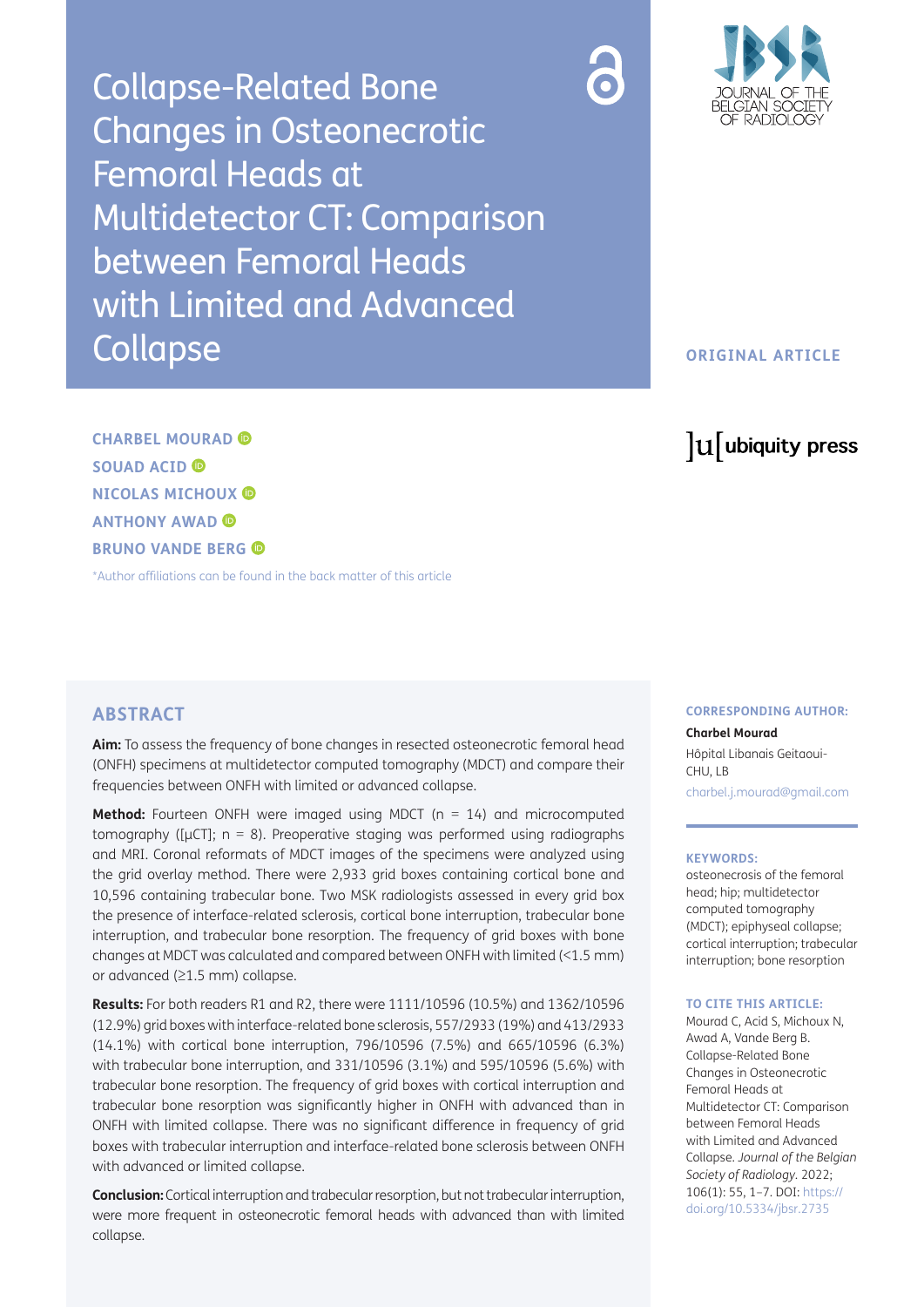# **INTRODUCTION**

The occurrence of collapse in osteonecrotic femoral heads (ONFH) is a pivotal step towards osteoarthritis and subsequent total hip replacement. The detection of collapse relies on conventional radiography and MRI [[1\]](#page-5-1). More recently, multidetector computed tomography (MDCT) has been shown to be superior to MRI and radiographs in the detection of subchondral fractures [[2](#page-5-2)[–4\]](#page-5-3). There is a need to better understand bone changes associated with progressive collapse. The aim of this study was to determine the frequency and topology of bone changes in a quantitative analysis performed on MDCT images of resected ONFH specimens using the grid overlay method, and to compare their frequency between femoral heads with limited or advanced collapse.

# **MATERIAL AND METHODS**

#### **1- PATIENTS' POPULATION**

The Institutional Review Board approved the study, with the informed consent of the patients being waived because the study was performed on femoral head specimens that were resected for total hip replacement. An MSK radiologist with four years of experience collected 14 femoral head (FH) specimens with osteonecrosis (ON) from 13 patients: 8 men (46.9 years ±13.9) and 5 women (68.4 years ±16.05). These specimens were resected during hip replacement. The FH specimens were fixated in formalin. In a preliminary study on eight FH specimens, the sensitivity and specificity of *in vitro* MDCT were calculated in comparison to  $\mu$ CT (see online supplemental material).

#### **2- STAGING OF ONFH AND MEASUREMENT OF ARTICULAR SURFACE COLLAPSE**

Staging of ONFH was performed on radiographs and MRI according the ARCO classification [\[4](#page-5-3)]. Collapse of the articular surface was measured using the best fitting concentric circle technique [\[5](#page-6-0)]. The median collapse was 1.5 mm [1.1–2.1 mm, 95% CI]. There were 10 stage 3-As, 3 stage 3-Bs, and 1 stage 4 ONFH.

#### **3- DATA ACQUISITION AND GRID OVERLYING**

Fourteen resected FH specimens were scanned on a 40 row MDCT (Siemens Somatom Definition 40, Erlangen, Germany). One radiologist with four years of experience viewed the MDCT images on an image viewer with multiplanar capacity. Coronal reformats were obtained and segmented by overlaying a transparent  $12 \times 12$ grid. The anonymized images with the overlaid grid were uploaded on an in-house developed software that enables image analysis ([Figure 1](#page-1-0) and E1). Further details are provided in online supplemental material.



<span id="page-1-0"></span>**Figure 1** A 12 x 12 transparent grid was overlayed on coronal MDCT images. Image analysis was performed in every  $4 \times 4$ mm grid box. As an example, grid boxes D2, D3, E2, F2, G2 and H2 contained collapse-related trabecular interruption.

#### **4- IMAGE ANALYSIS AND LESION DEFINITION**

Images were independently analyzed by an MSK radiologist with 30 years of experience (R1), and an MSK radiologist with four years of experience (R2). The reading process was performed in  $4 \times 4$  mm grid boxes using the grid overlay method on in-house developed software (see online supplemental material).

Bone changes at MDCT were defined as follows: interface-related trabecular sclerosis corresponded to thickened trabeculae with a band-like distribution and a concave orientation towards the articular surface. Cortical bone interruption corresponded to a focal interruption of the subchondral bone plate with or without deformity ([Figure 2](#page-2-0)). Trabecular bone interruption corresponded to an interruption of two or more contiguous trabeculae, having irregular, sharp, or angular margins with or without a gas-filled cleft or a dense linear band corresponding to trabecular crushing [\(Figures 2](#page-2-0)[–3\)](#page-2-1). Trabecular bone resorption corresponded to a lucent zone devoid of mineralized content, with smooth or rounded margins ([Figure 2\)](#page-2-0).

Limited FH collapse was defined by the presence of a depression of the FH contours <1.5 mm, and advanced FH collapse by the presence of a depression  $\geq$ 1.5 mm.

#### **5- STATISTICAL ANALYSIS**

Data output was automatically generated on Excel sheets. Frequency of grid boxes with bone changes was compared between FH with limited and advanced collapse using Chi-squared test. Interobserver agreement was computed using Cohen's Kappa and interpreted according to the scale proposed by Altman [\[6\]](#page-6-1). A *p*-value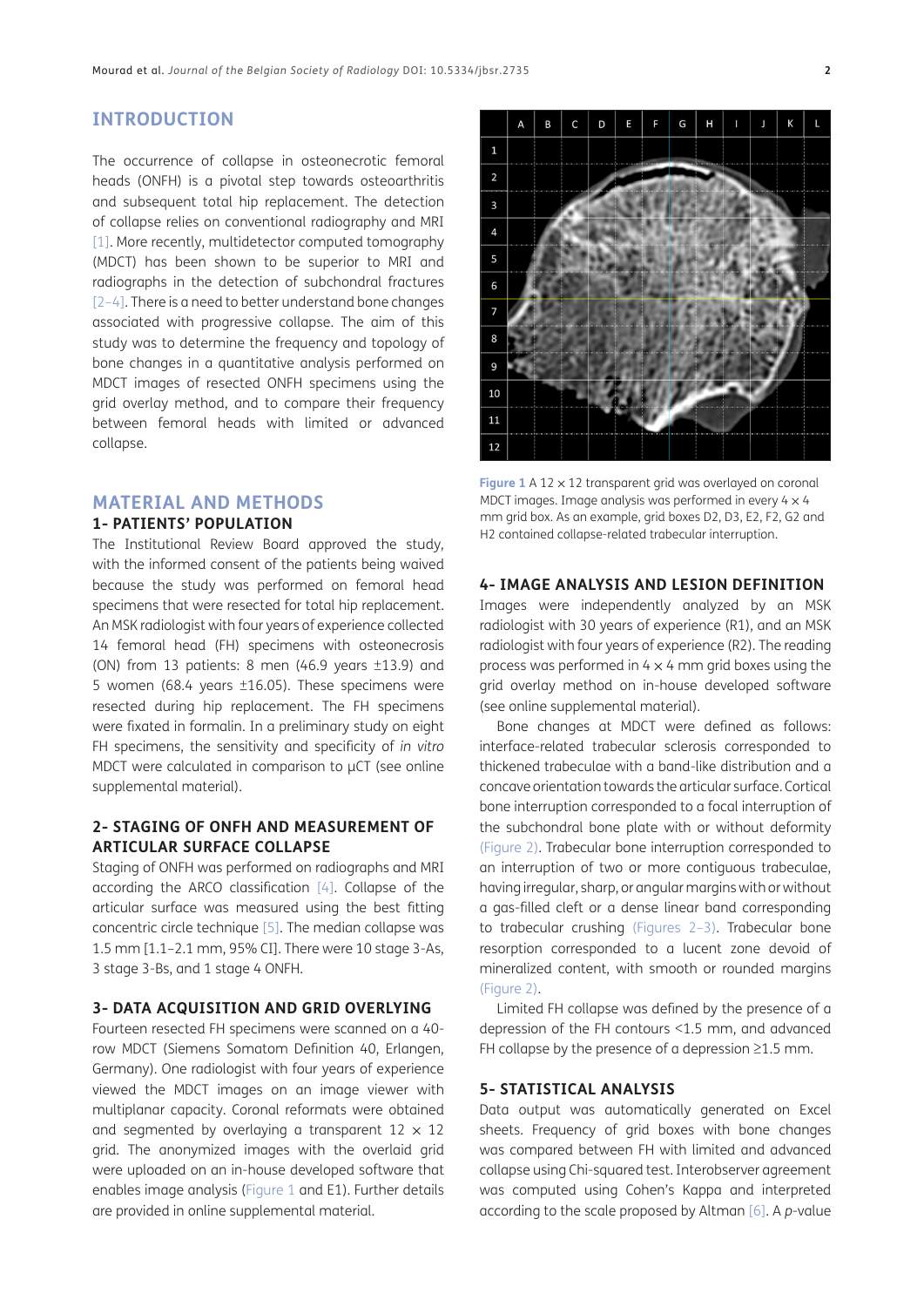

<span id="page-2-0"></span>**Figure 2** Coronal MDCT reformats of resected femoral head specimens of **(A)** a 59-year-old woman and **(B)** an 85-year-old woman, showing interface-related bone sclerosis (thick arrows) and collapse-related bone changes: cortical interruption (arrowheads), trabecular interruption (thin arrows) and bone resorption (asterisks in B).



<span id="page-2-1"></span>**Figure 3 (A)** and **(B)** Coronal MDCT reformats of a resected femoral head specimen in a 62-year-old man, showing collapse-related trabecular interruption in the superficial (thin white arrows) and deep layers (thick white arrows) of the trabecular bone. Also note cortical interruption (arrowheads) and interface-related bone sclerosis (black arrows).

<0.05 was regarded as statistically significant. Statistical analyses were performed by using MedCalc Statistical Software version 19.2.6 (MedCalc Software bv, Ostend, Belgium; [https://www.medcalc.org;](https://www.medcalc.org) 2020).

### **RESULTS**

#### **1- FREQUENCY OF GRID BOXES WITH BONE CHANGES AT MDCT**

There were 2,933 grid boxes containing cortical bone and 10596 grid boxes containing trabecular bone on the MDCT reformats. For R1, there were 557/2933 (19%) with cortical bone interruption, 796/10596 (7.5%) with trabecular bone interruption, and 331/10596 (3.1%) with trabecular bone resorption. Results for R2 are given in [Table 1](#page-3-0).

### **2- TOPOLOGY OF GRID BOXES WITH NECROTIC LESION AND COLLAPSE-RELATED BONE CHANGES AT MDCT**

For R1, grid boxes with collapse-related bone changes (CRBC) at MDCT were more frequent in the anterior, central, and superior thirds of the FH ([Table 2](#page-4-0)). Grid boxes with trabecular interruption were more frequent in the superficial (448/2621; 17.1%) than in the deep layer (348/7975; 4.4%). Grid boxes with trabecular resorption were more frequent in the deep (281/7975; 3.5%) than in the superficial layer (50/2621; 1.9%). Detailed results for R1 and R2 are provided in [Table 2](#page-4-0).

For R1, grid boxes with cortical and trabecular bone changes were more frequent within than outside the necrotic lesion (p < 0.001). Detailed results for R1 and R2 are provided in [Table 3](#page-5-4).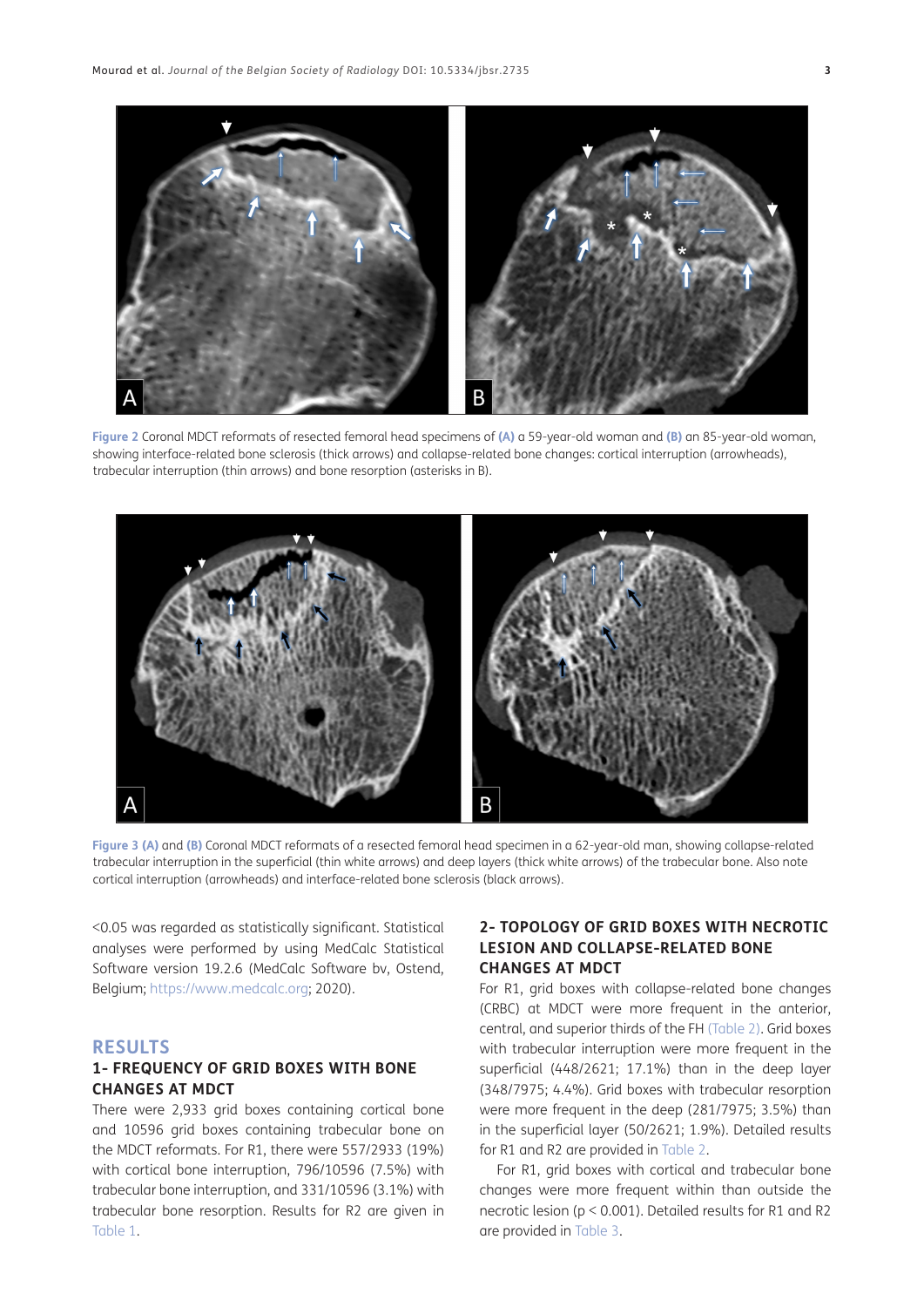|                                  |                                | R1                       | R <sub>2</sub>           |  |
|----------------------------------|--------------------------------|--------------------------|--------------------------|--|
| Necrosis-related<br>bone changes | Necrotic lesion                | 3442/10596<br>(32.5%)    | 3666/10596<br>$(34.6\%)$ |  |
|                                  | <b>Trabecular sclerosis</b>    | 1111/10596<br>$(10.5\%)$ | 1362/10596<br>$(12.9\%)$ |  |
| Collapse-related<br>bone changes | <b>Cortical interruption</b>   | 557/2933<br>(19%)        | 413/2933<br>$(14.1\%)$   |  |
|                                  | <b>Trabecular interruption</b> | 796/10596<br>$(7.5\%)$   | 665/10596<br>$(6.3\%)$   |  |
|                                  | <b>Trabecular resorption</b>   | 331/10596<br>$(3.1\%)$   | 595/10596<br>$(5.6\%)$   |  |

<span id="page-3-0"></span>**Table 1** Frequency of grid boxes with cortical and trabecular bone changes on coronal MDCT reformats of 14 femoral head specimens. R1 and R2 represent two readers.

### **3- COMPARISON OF FREQUENCY OF GRID BOXES WITH NECROTIC LESIONS AND CRBC AT MDCT BETWEEN LIMITED AND ADVANCE COLLAPSE**

For R1, grid boxes with cortical interruption were more frequent in FH with collapse ≥1.5 mm (20.49%) than in FH with collapse <1.5 mm (17.02%) ( $p = 0.018$ ). There was no statistical difference in the frequency of grid boxes with trabecular interruption between FH with collapse  $≥1.5$  mm (7.13%) than <1.5 mm (8%) (p = 0.094). Grid boxes with trabecular resorption were more frequent in FH with collapse  $\geq$ 1.5 mm (3.88%) than <1.5 mm (2.15%) ( $p < 0.001$ ). Detailed results for R1 and R2 are provided in [Table 4.](#page-5-5)

### **DISCUSSION**

In the current study, we assessed bone changes in ONFH specimens using MDCT and found that grid boxes with necrotic lesion and CRBC predominated in the anterior, central, and superior parts of ONFH specimens. We also found that grid boxes with cortical interruption and trabecular bone resorption were more frequent in femoral heads with advanced collapse than in those with limited collapse, with no difference in frequency of bone interruption according to the degree of collapse. These observations suggest that progression of collapse could be more associated with the development of cortical bone fracture and bone resorption than with trabecular bone interruption.

First, the observation that trabecular bone interruption predominated in the superficial layer of the necrotic lesion could be explained by the concentration of mechanical stress on the surface or by its association with cortical interruption [7-[11\]](#page-6-3). The predominance of trabecular bone resorption in the deep regions of the necrotic lesions is associated with the repair process that include increased bone remodeling in vascularized regions surrounding and invading the lesion [\[11,](#page-6-3) [12](#page-6-4)].

Second, the fact that cortical bone interruption was more frequent in ONFH with advanced than with limited collapse is associated with marked deformity of the subchondral bone plate that results from collapse. The observation that bone resorption was more frequent with more advanced collapse suggests that resorption could develop during progressive failure of the FH and is not associated with early fracture [\[9](#page-6-5), [13](#page-6-6)].

Third, the lack of difference in frequency of trabecular interruption according to the degree of collapse could contradict the general idea that links trabecular fracture with collapse. Trabecular fracture formation could differ from collapse, similar to what is observed in rocks [[14](#page-6-7)]. In ONFH, stress distribution is altered by progressive collapse and development of trabecular fracture can be dissociated from that of cortical fracture [[15\]](#page-6-8). The hypothesis that progression of collapse is associated with bone resorption and cortical fracture but not with trabecular bone fracture deserves further analysis.

Our study has many limitations. In addition to a limited number of specimens, histological confirmation of the findings was not performed. Since µCT can accurately detect cortical and trabecular microfractures in comparison with histology  $[16, 17]$  $[16, 17]$  $[16, 17]$  $[16, 17]$ , we obtained  $\mu$ CT examinations in eight specimens and demonstrated that MDCT had a high specificity to detect cortical fractures, trabecular fracture, resorption, and sclerosis in comparison with  $\mu$ CT (see supplemental material).

In conclusion, cortical and trabecular bone interruption and trabecular bone resorption are found in collapsed ONFH and their distribution parallels that of the necrotic lesions. Grid boxes with cortical bone interruption and trabecular bone resorption but not with trabecular bone interruption are more frequent in ONFH with advanced than with limited collapse.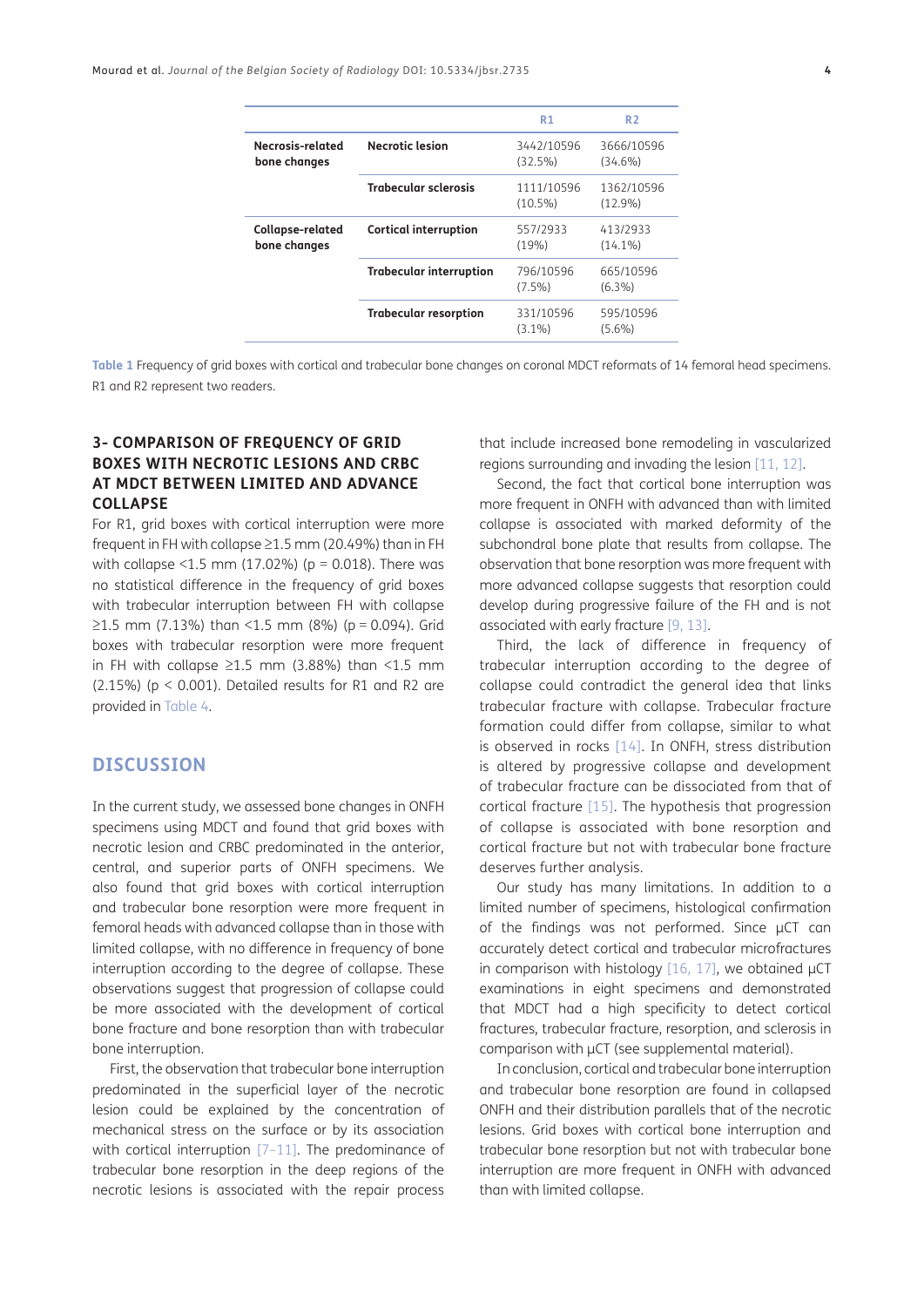<span id="page-4-0"></span>

| ļ                |
|------------------|
|                  |
|                  |
|                  |
|                  |
|                  |
| ļ                |
| l                |
|                  |
|                  |
|                  |
| l                |
|                  |
|                  |
|                  |
|                  |
|                  |
|                  |
| ļ                |
| Ï                |
|                  |
|                  |
| ī<br>j           |
|                  |
|                  |
|                  |
|                  |
|                  |
|                  |
|                  |
|                  |
|                  |
| ۱                |
|                  |
|                  |
|                  |
|                  |
|                  |
| t                |
|                  |
|                  |
|                  |
|                  |
| i                |
|                  |
|                  |
|                  |
|                  |
|                  |
|                  |
|                  |
|                  |
|                  |
|                  |
|                  |
|                  |
|                  |
|                  |
|                  |
|                  |
|                  |
| 1                |
| j<br>֕           |
| ï<br>j           |
| l<br>F           |
| Ξ                |
|                  |
| l                |
|                  |
| J                |
| j<br>1           |
| j<br>Ï<br>j      |
| j                |
| l                |
| I<br>I           |
| ¢<br>ĵ<br>١      |
| i<br>ć<br>l<br>ţ |

The denominators represent the total number of grid boxes in every region. (p<sup>.</sup>) Anterior versus Middle; (p<sup>.</sup>) Anterior versus Posterior; (p<sup>.</sup>) Widdle versus posterior. (p<sup>.</sup>) = Medial versus Central; (p<sup>5</sup>) = Medial The denominators represent the total number of grid boxes in every region. (p1) Anterior versus Middle; (p2) Anterior versus Posterior; (p3) Middle versus posterior. (p4) = Medial versus Central; (p5) = Medial versus Lateral; (pº) = Central versus Lateral. (p?) = Superior versus Middle; (pº) = Superior versus Inferior; (pº) = Middle versus inferior. versus Lateral; (p6) = Central versus Lateral. (p7) = Superior versus Middle; (p8) = Superior versus Inferior; (p9) = Middle versus inferior.

|                |                            |                       | <b>ANTERO-POSTERIOR DIRECTION</b> |                        |                                                   |                        | <b>MEDIO-LATERAL DIRECTION</b> |                        |                                                                           |                        | CRANIO-CAUDAL DIRECTION |                   |                                                                                  | RADIAL DIRECTION             |                         |             |
|----------------|----------------------------|-----------------------|-----------------------------------|------------------------|---------------------------------------------------|------------------------|--------------------------------|------------------------|---------------------------------------------------------------------------|------------------------|-------------------------|-------------------|----------------------------------------------------------------------------------|------------------------------|-------------------------|-------------|
|                |                            | ANT                   | NID                               | POST                   | Δ.                                                | MED                    | <b>CENT</b>                    | <b>TYT</b>             | Δ.                                                                        | <b>SUP</b>             | QIM                     | È                 | م                                                                                | SUPERFICIAL                  | <b>DEEP</b>             | Δ.          |
| R1             | Necrotic<br>Lesion*        | 782/2159<br>(36.2%)   | 1345/4354<br>(30.9%)              | 623/2419<br>(25.8%)    | $P^{1} < 0.001$<br>$P^2 < 0.001$<br>$P^3 < 0.001$ | 681/242<br>$(28.1\%)$  | 1582/4345<br>(36.4%)           | 487/2160<br>(22.5%)    | $P^5 < 0.001$<br>$P^6 < 0.001$<br>$P^4 < 0.001$                           | 1713/2273<br>(75.4%)   | 1030/4632<br>$(22.2\%)$ | 7/2027<br>(0.3%)  | $P^8 < 0.001$<br>$P^9 < 0.001$<br>0.001<br>À                                     | 823/2232<br>(36.9%)          | 1927/6700<br>(28.8%)    | P < 0.001   |
|                | Trabecular<br>sclerosis    | 324/2562<br>(12.6%)   | 509/5134<br>(9.9%)                | 278/2900<br>(9.6%)     | $P^3 = 0.664$<br>$P^2 < 0.001$<br>P< 0.001        | 273/2867<br>$(9.5\%)$  | 587/5125<br>(11.45%)           | 251/2604<br>(9.6%)     | $P5 = 0.090$<br>$P^6 = 0.013$<br>$P^4 = 0.007$                            | 422/2671<br>(15.8%)    | 650/5447<br>(11.9%)     | 39/2478<br>(1.6%) | $P^8 < 0.001$<br>$P^9 < 0.001$<br>$P^7 < 0.001$                                  | 203/2621<br>(7.7%)           | 908/7975<br>(11.4%)     | P < 0.001   |
|                | interruption<br>Cortical   | 213/830<br>(25.7%)    | 236/1199<br>(19.7%)               | 108/904<br>(11.9%      | $P^2 < 0.001$<br>$P^3 < 0.001$<br>$P1 = 0.001$    | 131/1357<br>(6.7%)     | 252/846<br>(29.8%              | 174/730<br>(23.8%)     | $P^6 = 0.007$<br>$P^5 < 0.001$<br>$P^4 < 0.001$                           | 486/1388<br>(35%)      | 71/941<br>$(7.5\%)$     | 0/604<br>(0%)     | $P^8 < 0.001$<br>$P^9 < 0.001$<br>$P^7 < 0.001$                                  | $\stackrel{\triangle}{\geq}$ | $\lessgtr$              |             |
|                | interruption<br>Trabecular | 243/2562<br>$(9.5\%)$ | 404/5134<br>(7.9%)                | 149/2900<br>(5.1%)     | $P^2 < 0.001$<br>$P^3 < 0.001$<br>$P^1 = 0.02$    | 160/2867<br>(5.6%)     | 448/5125<br>(8.7%)             | 188/2604<br>$(7.2\%)$  | $P5 = 0.016$<br>$= 0.023$<br>$P^4 < 0.001$<br>å                           | 693/2671<br>(25.9%)    | 99/5447<br>(1.8%)       | 4/2478<br>(0.2%)  | $P^7 < 0.001$<br>$P^8 < 0.001$<br>$P^9 < 0.001$                                  | 448/2621<br>$(17.1\%)$       | 348/7975<br>(4.4%       | P < 0.001   |
|                | Trabecular<br>resorption   | 162/2562<br>(6.3%)    | 125/5134<br>(2.4%)                | 44/2900<br>(1.5%)      | $P^3 = 0.007$<br>$P^2 < 0.001$<br>P< 0.001        | 59/2867<br>$(2.1\%)$   | 204/5125<br>(4%)               | 68/2604<br>(2.6%)      | $= 0.002$<br>$P^4 < 0.001$<br>$P5 = 0.221$<br>$\Delta$                    | 171/2671<br>(6.4%)     | 143/5447<br>(2.6%)      | 17/2478<br>(0.7%) | $P^8 < 0.001$<br>< 0.001<br>$P^7 < 0.001$<br>$\mathbb{Z}$                        | 50/2621<br>(1.9%)            | 281/7975<br>$(3.5\%)$   | P < 0.001   |
| R <sub>2</sub> | Necrotic<br>Lesion*        | 884/2159<br>(40.9%    | 1323/4354<br>(30.4%)              | 607/2419<br>$(25.1\%)$ | $P^2 < 0.001$<br>P< 0.001<br>$P^3 < 0.001$        | 685/242<br>(28.2%)     | 1585/4345<br>(36.5%)           | 544/2160<br>(25.2%)    | $P5 = 0.022$<br>$P^6 < 0.001$<br>$P^4 < 0.001$                            | 1766/2273<br>(77.7%)   | 1036/4632<br>(22.4%)    | 12/2027<br>(0.6%) | $P^8 < 0.001$<br>$P^7 < 0.001$<br>$P^9 < 0.001$                                  | 897/2232<br>(40.2%)          | 1917/6700<br>(28.6%)    | P < 0.001   |
|                | Trabecular<br>sclerosis    | 421/2562<br>(16.4%)   | 616/5134<br>(12%)                 | 325/2900<br>$(11.2\%)$ | $P^3 = 0.284$<br>$P^2 < 0.001$<br>$P^1 < 0.001$   | 332/2867<br>$(11.6\%)$ | 662/5125<br>(12.9%)            | 368/2604<br>(14.1%     | $P5 = 0.006$<br>$P^6 = 0.014$<br>$P^4 = 0.091$                            | 590/2671<br>$(22.1\%)$ | 732/5447<br>$(13.4\%)$  | 40/2478<br>(1.6%) | PV < 0.001<br>< 0.001<br>$P^{\rm x} < 0.001$<br>$\tilde{\underline{\mathsf{L}}}$ | 317/2621<br>$(12.1\%)$       | 1045/7975<br>$(13.1\%)$ | $P = 0.185$ |
|                | interruption<br>Cortical   | 168/830<br>(20.2%)    | 179/1199<br>(14.9%)               | 66/904<br>$(7.3\%)$    | $P^2 < 0.001$<br>$P^1 = 0.002$<br>$P^3 < 0.001$   | 112/1357<br>(8.3%)     | 186/846<br>(22%)               | $(15.75\%)$<br>115/730 | 0.002<br>$P^5 < 0.001$<br>$P^4 < 0.001$<br>$\mathop{\rm H}\nolimits$<br>8 | 350/1388<br>(25.2%)    | 60/941<br>(6.4%)        | (0.5%)<br>3/604   | $P^8 < 0.001$<br>${}< 0.001$<br>< 0.001<br>À<br>$\Delta$                         | $\lessgtr$                   | ₹                       |             |
|                | interruption<br>Trabecular | 228/2562<br>(8.9%)    | 306/5134<br>(6%)                  | 131/2900<br>(4.5%)     | $P^3 = 0.004$<br>$P^2 < 0.001$<br>P< 0.001        | 108/2867<br>(3.8%)     | 432/5125<br>(8.4%)             | 125/2604<br>(4.8%      | $P5 = 0.068$<br>< 0.001<br>$P^4 < 0.001$<br>å                             | 582/2671<br>(21.8%)    | 83/5447<br>(1.5%)       | 0/2478<br>(0%)    | $P^7 < 0.001$<br>$P^8 < 0.001$<br>&0.001<br>å                                    | 389/2621<br>(14.8%           | 276/7975<br>$(3.5\%)$   | P < 0.001   |
|                | resorption<br>Trabecular   | 243/2562<br>$(9.5\%)$ | 248/5134<br>(4.8%                 | 104/2900<br>(3.6%)     | $P^3 = 0.011$<br>$P^2 < 0.001$<br>$P^{1} < 0.001$ | 116/2867<br>(4.1%)     | 334/5125<br>(6.5%)             | 145/2604<br>(5.6%)     | $P^4 < 0.001$<br>$= 0.12$<br>$P^5 = 0.01$<br>$\Delta$                     | 353/2671<br>(13.2%)    | 238/5447<br>(4.4%)      | 4/2478<br>(0.2%)  | $P^8 < 0.001$<br>0.001<br>$P^7 < 0.001$<br>å                                     | 110/2621<br>(4.2%)           | 485/7975<br>(6.1%)      | P < 0.001   |
|                |                            |                       |                                   |                        |                                                   |                        |                                |                        |                                                                           |                        |                         |                   |                                                                                  |                              |                         |             |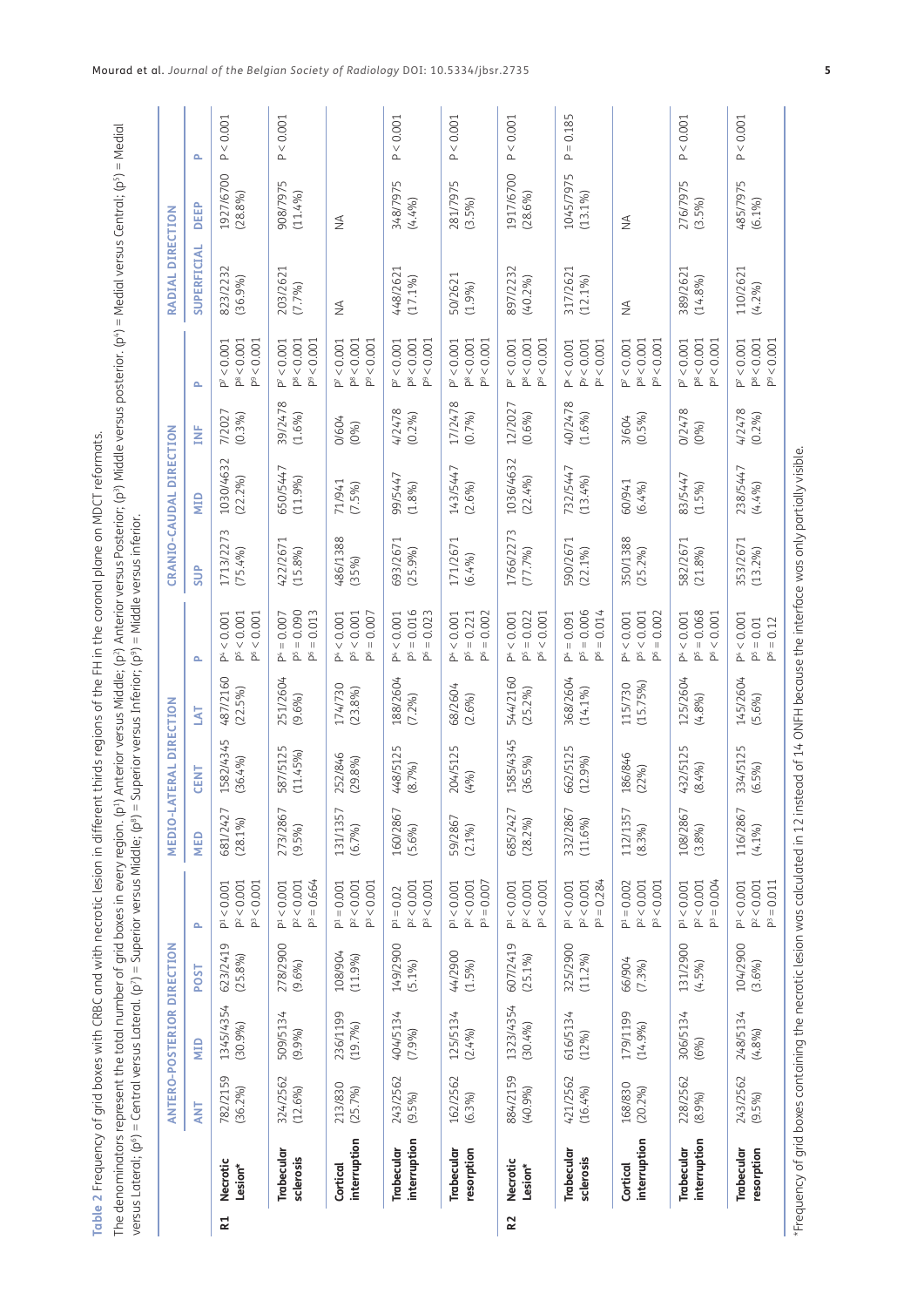|                | <b>COLLAPSE-RELATED BONE</b><br><b>CHANGES</b> | <b>OUTSIDE</b><br><b>NECROTIC LESION</b> | <b>WITHIN NECROTIC</b><br><b>LESTON</b> | <b>P VALUE</b> |
|----------------|------------------------------------------------|------------------------------------------|-----------------------------------------|----------------|
| R1             | <b>Cortical bone interruption</b>              | 42/1507 (2.8%)                           | 415/979 (42.4%)                         | p < 0.001      |
|                | <b>Trabecular bone interruption</b>            | 18/6182 (0.3%)                           | 648/2750 (23.6%)                        | p < 0.001      |
|                | <b>Trabecular bone resorption</b>              | 20/6182 (0.3%)                           | 246/2750 (8.9%)                         | p < 0.001      |
| R <sub>2</sub> | <b>Cortical bone interruption</b>              | 24/1507 (1.6%)                           | 315/979 (32.2%)                         | p < 0.001      |
|                | <b>Trabecular bone interruption</b>            | 3/6118 (0.05%)                           | 544/2814 (19.3%)                        | p < 0.001      |
|                | <b>Trabecular bone resorption</b>              | 3/6118 (0.05%)                           | 519/2814 (18.4%)                        | p < 0.001      |
|                |                                                |                                          |                                         |                |

<span id="page-5-4"></span>**Table 3** Comparison of frequency of grid boxes with CRBC on coronal MDCT reformats within or outside the osteonecrotic lesions\*. \* Frequency of grid boxes containing the necrotic lesion was calculated in 12 instead of 14 ONFH because the interface was only partially visible.

| <b>FREQUENCY OF GRID</b>                         |                              | R1                               |                |                              | R <sub>2</sub>               |                |
|--------------------------------------------------|------------------------------|----------------------------------|----------------|------------------------------|------------------------------|----------------|
| <b>BOXES CONTAINING</b>                          | <b>COLLAPSE</b><br>$<1.5$ mm | <b>COLLAPSE</b><br>$\geq 1.5$ mm | <b>P VALUE</b> | <b>COLLAPSE</b><br>$<1.5$ mm | <b>COLLAPSE</b><br>$21.5$ mm | <b>P VALUE</b> |
| <b>Necrotic lesion</b>                           | 1481/4610<br>(32.13%)        | 1961/5986<br>(32.76%)            | $P = 0.503$    | 1460/4610<br>(31.67%)        | 2206/5986<br>(36.85%)        | p < 0.001      |
| Interface-related<br><b>Trabecular sclerosis</b> | 499/4610<br>$(10.82\%)$      | 612/5986<br>$(10.22\%)$          | $P = 0.318$    | 577/4610<br>$(12.51\%)$      | 785/5986<br>$(13.11\%)$      | $P = 0.360$    |
| Cortical bone<br>interruption                    | 216/1269<br>$(17.02\%)$      | 341/1664<br>$(20.49\%)$          | $P = 0.018$    | 121/1269<br>$(9.54\%)$       | 292/1664<br>(17.55%)         | p < 0.001      |
| <b>Trabecular bone</b><br>interruption           | 369/4610<br>$(8\%)$          | 427/5986<br>$(7.13\%)$           | $P = 0.094$    | 299/4610<br>$(6.49\%)$       | 366/5986<br>$(6.11\%)$       | $P = 0.443$    |
| <b>Trabecular bone</b><br>resorption             | 99/4610<br>(2.15%)           | 232/5986<br>(3.88%)              | p < 0.001      | 214/4610<br>$(4.64\%)$       | 381/5986<br>$(6.36\%)$       | p < 0.001      |

<span id="page-5-5"></span>**Table 4** Comparison of frequency of grid boxes with necrotic lesions and CRBC at MDCT between ONFH with limited and advanced collapse.

#### **ABBREVIATIONS**

- ARCO: Association Research Circulation Osseous
- CRBC: collapse-related bone changes
- FH: femoral head
- MDCT: multidetector computed tomography
- ON: osteonecrosis
- ONFH: osteonecrotic femoral heads
- µCT: Microcomputed tomography

### **COMPETING INTERESTS**

The authors have no competing interests to declare.

### <span id="page-5-0"></span>**AUTHOR AFFILIATIONS**

**Charbel Mourad <sup>@</sup>** [orcid.org/0000-0002-6600-5678](https://orcid.org/0000-0002-6600-5678) Hôpital Libanais Geitaoui- CHU, LB **Souad Acid •** [orcid.org/0000-0002-4128-3233](https://orcid.org/0000-0002-4128-3233) Cliniques Universitaires Saint Luc, BE **Nicolas Michoux D** [orcid.org/0000-0003-0104-0744](https://orcid.org/0000-0003-0104-0744) Cliniques Universitaires Saint Luc, BE

**Anthony Awad**[orcid.org/0000-0003-4388-665X](https://orcid.org/0000-0003-4388-665X) Hôpital Libanais Geitaoui- CHU, LB **BrunoVande Berg**<sup>1</sup> [orcid.org/0000-0002-5303-5966](https://orcid.org/0000-0002-5303-5966) Cliniques Universitaires Saint Luc, BE

### **REFERENCES**

- <span id="page-5-1"></span>1. **Murphey MD, Roberts CC, Bencardino JT,** et al. ACR appropriateness criteria osteonecrosis of the hip. *J Am Coll Radiol*. 2016; 13(2): 147–55. DOI: [https://doi.org/10.1016/j.](https://doi.org/10.1016/j.jacr.2015.10.033) [jacr.2015.10.033](https://doi.org/10.1016/j.jacr.2015.10.033)
- <span id="page-5-2"></span>2. **Stevens K, Tao C, Lee SU,** et al. Subchondral fractures in osteonecrosis of the femoral head: Comparison of radiography, CT, and MR imaging. *AJR Am J Roentgenol*. 2003; 180(2): 363–8. DOI: [https://doi.org/10.2214/](https://doi.org/10.2214/ajr.180.2.1800363) [ajr.180.2.1800363](https://doi.org/10.2214/ajr.180.2.1800363)
- 3. **Yeh LR, Chen CK, Huang YL, Pan HB, Yang CF.** Diagnostic performance of MR imaging in the assessment of subchondral fractures in avascular necrosis of the femoral head. *Skeletal Radiol*. 2009; 38(6): 559–64. DOI: [https://doi.](https://doi.org/10.1007/s00256-009-0659-0) [org/10.1007/s00256-009-0659-0](https://doi.org/10.1007/s00256-009-0659-0)
- <span id="page-5-3"></span>4. **Yoon BH, Mont MA, Koo KH,** et al. The 2019 revised version of association research circulation osseous staging system